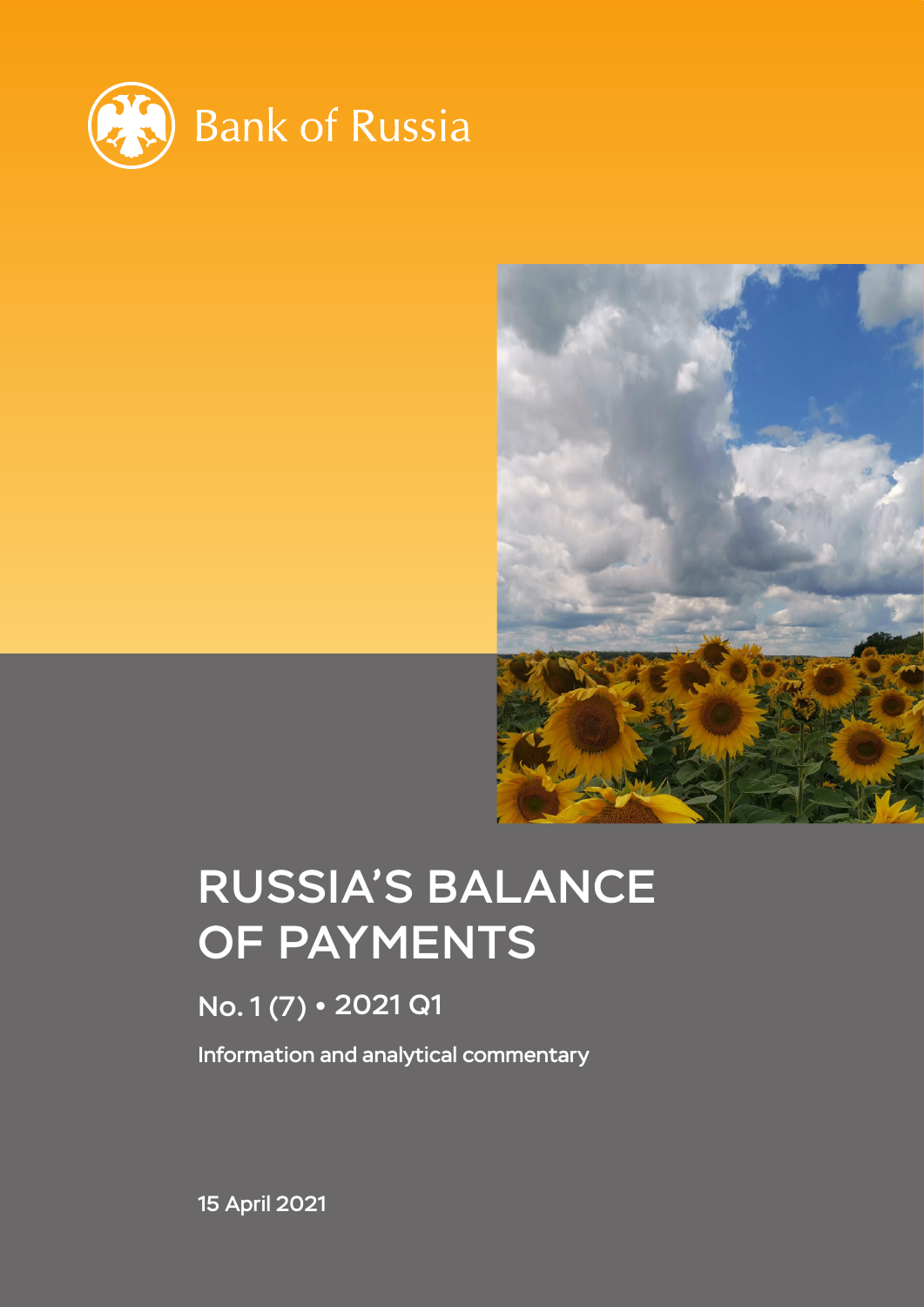# RUSSIA'S BALANCE OF PAYMENTS (2021 Q1)1

- **•** In 2021 Q1, the dynamics of Russian foreign trade in goods improved.
- **•** Goods exports contracted less against the similar period of the previous year than in 2020 Q4 driven by an increase in physical volumes, including those of Russian natural gas on the back of higher European demand due to cold weather. Russian exports were also supported by favourable price conditions in global markets.
- **•** Imports were quickly recovering compared to the similar period of the previous year amid growing business activity in Russian manufacturing industries.2 In 2021 Q1, the growth of imports was largely supported by investment goods.
- **•** As a result, amid a noticeable expansion of imports and a slight decline in exports, the trade surplus and the current account surplus decreased compared to the same period last year. At the same time, the contraction of the trade surplus was partially offset by a reduction in the deficit in the balance of services, mainly due to a decrease in imports under the 'Travel' item.
- **•** Net lending by the private sector to the rest of the world contracted and formed mainly due to the expansion of foreign assets with foreign liabilities nearly unchanged.
- **•** Reserve assets increased in 2021 Q1 owing to transactions recorded in the balance of payments that were mainly foreign currency purchases under the fiscal rule. International reserves decreased more significantly in 2021 Q1 due to negative revaluations on the back of the strengthening of the US dollar and the decline in global gold prices. As a result, international reserves declined but remained at a high level of 573 billion US dollars as of 1 April 2021.

# Current account

The current account surplus contracted in 2021 Q1 to 16.8 billion US dollars (vs 23.0 billion US dollars in 2020 Q1 $3$  on the back of a 26% decline in the positive trade balance YoY. This was driven mainly by a fast recovery in goods imports amid growing business activity in Russian manufacturing sectors. At the same time, goods exports declined insignificantly. The decrease in the trade surplus was partially offset by the contracting deficit in the balance of services on the back of a more significant reduction in services imports due to restrictions on foreign trips.

## *Goods and services exports*

The reduction in the value of exports of goods and services slowed down to 4% YoY (vs -17% in 2020 Q4) amid growing physical volumes of supplies. Exports were also supported by improved price conditions in global markets for major Russian export commodities. According to the World Bank, in 2021 Q1, global prices for key commodities – oil, natural gas, coal, aluminium, iron ore, copper, and nickel – rose both against the same period of 2020 and compared to the previous quarter. Prices were supported by the ongoing growth of global

*<sup>1</sup> The commentary on the balance of payments includes a preliminary estimate of its indicators in 2021 Q1 and actual data on the international reserves.*

*<sup>2</sup> According to IHS Markit, Russian manufacturing PMI was steadily above 50 p in 2021 Q1, which indicates growth of business activity: 50.9 in January, 51.5 in February, and 51.1 in March. According to the Bank of Russia's estimates, manufacturing output increased by 1% YoY on average in January – February 2021, adjusted for calendar effects. Moreover, investment goods output increased by 5% YoY, including in mechanical engineering, which expanded by approximately 8% YoY.*

*<sup>3</sup> Hereinafter, changes are relative to the same period of the previous year, unless specified otherwise.*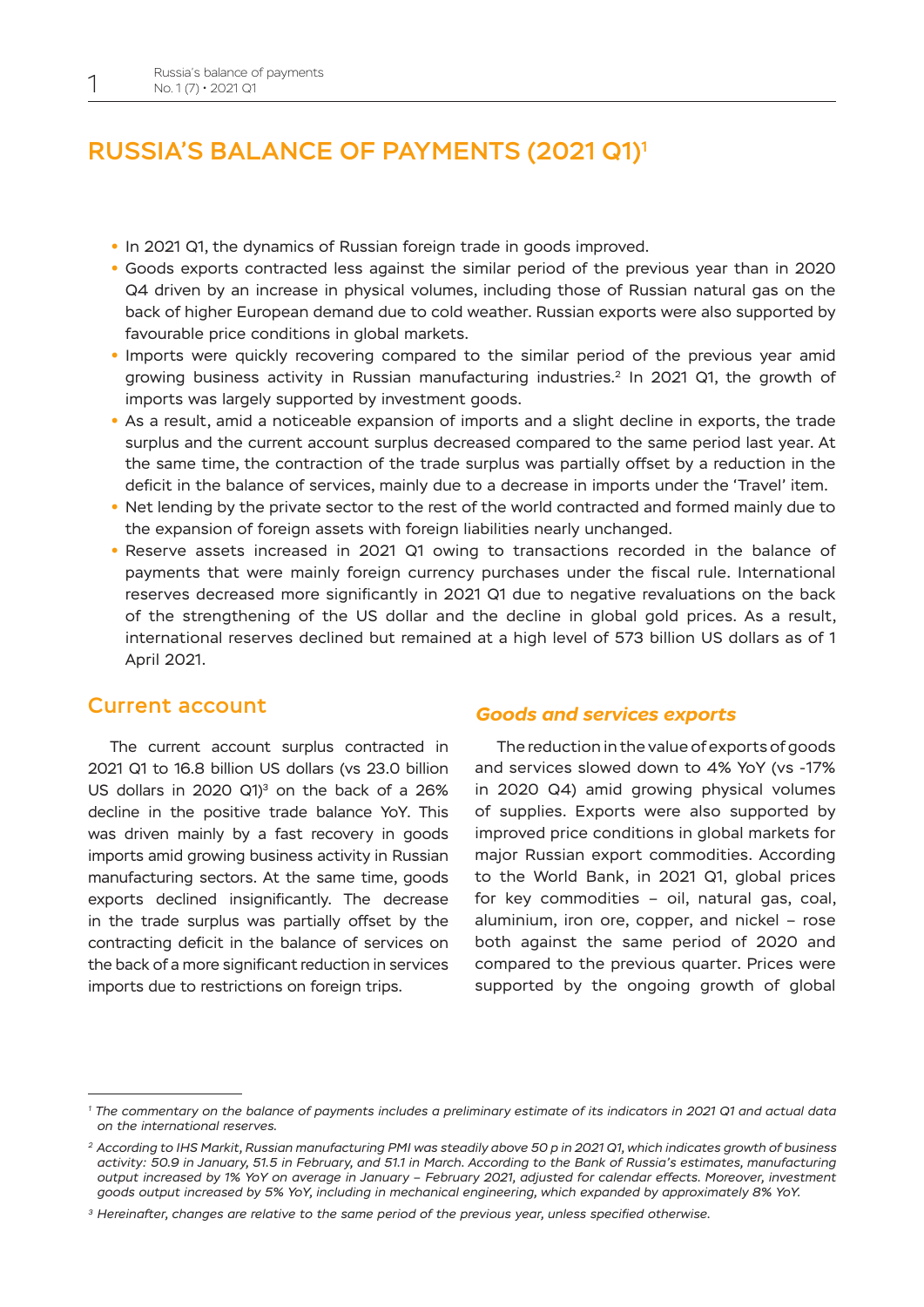business activity which is concentrated in the industrial sector.4

## **GOODS EXPORTS**

The annual pace of decline in the value of goods exports decreased to 2% (vs -17% YoY in 2020 Q4). The reduction in oil exports slowed down. Natural gas exports expanded in 2021 Q1 against the same period of the previous year. The growth of the value of non-oil and gas exports<sup>5</sup> accelerated.

**Oil.** In 2021 Q1, the value of oil and petroleum product exports plummeted by 20% YoY (-42% YoY in 2020 Q4) due to still limited production in line with the OPEC+ agreements and the time lag in the pass-through of global price movements to the prices of actual export transactions. According to the Russian Ministry of Energy, average daily oil production remained approximately 10% lower than in the same period of the previous year, although it increased since 2020 Q4 due to the easing of the OPEC+ restrictions. The Urals crude price rose by 23% YoY in 2021 Q1 (vs -29% YoY in 2020 Q4). The less favourable price effect for exports was associated with 1-2 month lags in the dynamics of export prices for oil and petroleum products compared to the global oil price. Therefore, 2021 Q1 was influenced by lower global prices of November – December 2020.

**Natural gas.** The value of natural gas exports surged by 44% YoY (-20% YoY in 2020 Q4). According to the World Bank, natural gas prices in the European market, which is the main one for Russia, grew more than twofold in 2021 Q1 YoY (+5% YoY in 2020 Q4) due to lower stock amid cold weather. According to Gas Infrastructure Europe, gas volumes in European gas storages dropped to 30% by the end of March 2021 from 54% at the end of March 2020. According to the FCS of Russia, $6$  the physical volume of gaseous natural gas exports from Russia increased by 7% YoY in January – February 2021. Export growth in early 2021 was mainly driven by supplies to Turkey, the EU, and Belarus.

**Non-oil and gas exports.** The value of nonoil and gas exports edged up by 12% YoY in 2021 Q1 (vs +8% YoY in 2020 Q4). The largest contribution to its growth was made by exports of food and agricultural raw materials, the value of which expanded by 35% YoY in January – February 2021, according to the FCS of Russia, driven mainly by wheat and soy beans. The value of wheat exports surged by 132% YoY in January – February 2021, while the physical volume rose by 102% YoY due to the expansion of supplies to Turkey and Egypt. At the same time, the increase in Russia's export duties on wheat in mid-February and early March to contain the rise in domestic prices may limit grain exports in 2021 Q1. The expansion of both the value and physical volume of soy bean exports<sup>7</sup> more than fivefold YoY in January -February and more than tenfold YoY in January was associated with a temporary factor that was no longer in effect in February. China was actively replacing the rain-induced lack of supplies from Brazil, the largest producer and exporter of soy beans in the world, through purchases from Russia and the US. However, Russian exports of soy beans contracted in February. As before, Russia's exports were supported by an increase in gold supplies due to the steadily high demand for this protective asset amid the pandemic. In January – February 2021, ferrous metal exports also expanded compared to the same period of 2020 amid growing business activity worldwide.

#### **SERVICES EXPORTS**

The decrease in services exports slowed down to 18% YoY in 2021 Q1 (vs -20% YoY in 2020 Q4). The decline in the value of transportation exports slowed down to 14% from 23% YoY. At the same time, passenger transportation is still plummeting amid the pandemic-induced restrictions. In 2021 Q1, exports of services under the 'Travel' item, as in 2020 Q4, dropped by more than 80% YoY amid the suspension of flights to many countries, including China which

*<sup>4</sup> According to JPMorgan, global manufacturing PMI rose to 55 p in March 2021.*

*<sup>5</sup> Exports of goods except for oil, petroleum products, natural gas, and liquefied natural gas.*

*<sup>6</sup> The Federal Customs Service.*

*<sup>7</sup> Foreign economic activity commodity code 1201.*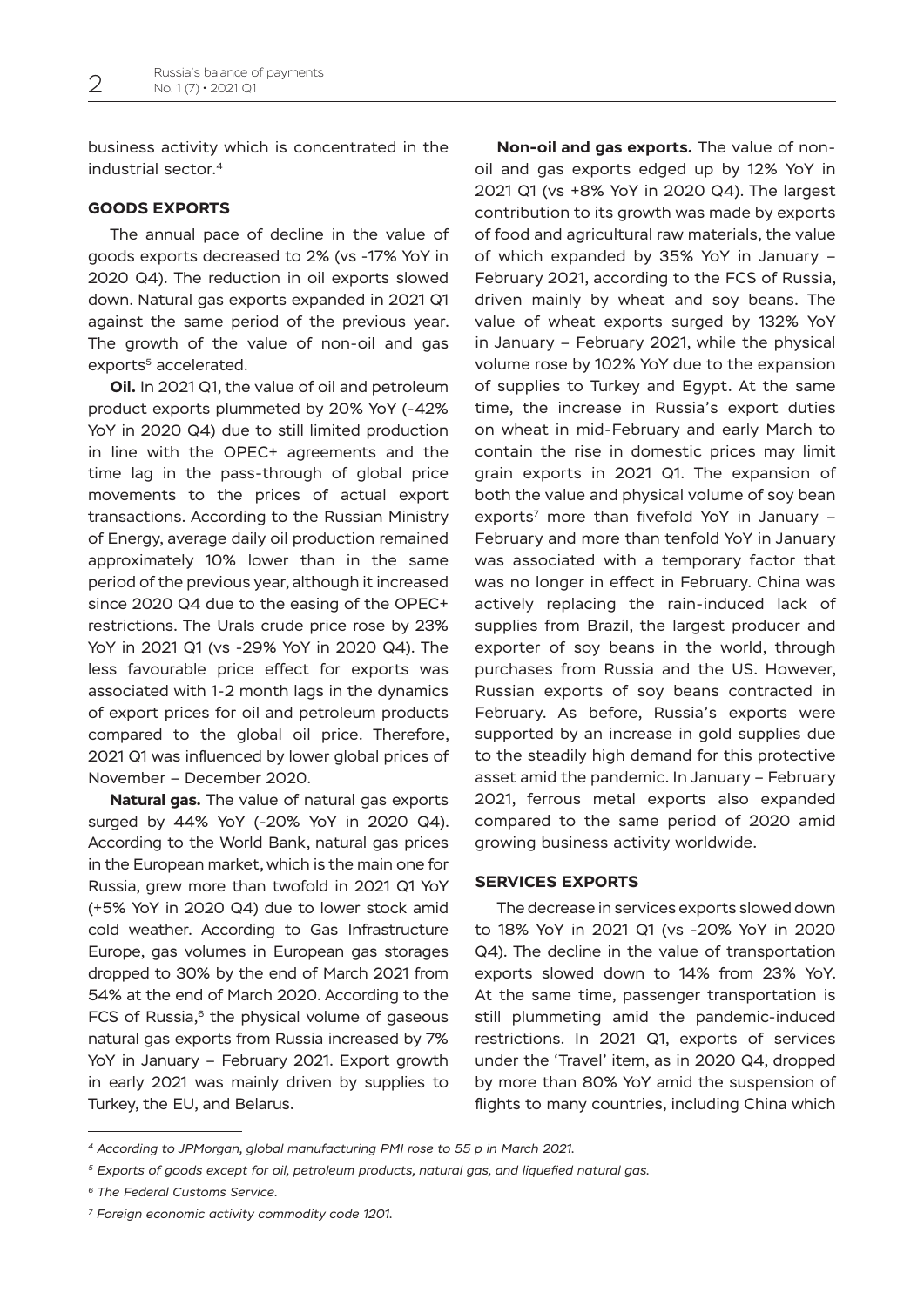accounted for 30% of foreign tourists entering Russia in 2019.8

### *Goods and services imports*

The value of imports of goods and services reversed from a 10% decline YoY in 2020 Q4 to a 1% growth YoY in 2021 Q1 amid increasing business activity in Russian manufacturing industries.

# **GOODS IMPORTS**

The value of goods imports expanded by 12% YoY in 2021 Q1 (vs -2% YoY in 2020 Q4), with its pace significantly rising over the quarter. According to the preliminary data of the FCS of Russia, the growth of imports from non-CIS countries accelerated to 25% YoY in March 2021 from approximately 15% YoY in February.

The rapid recovery of imports was largely driven by investment goods. The value of investment goods imports grew by nearly 25% YoY in January - February 2021.<sup>9</sup> The largest contribution to the growth was made by the increased imports of cargo and cruise ships,<sup>10</sup> the value of which soared more than 20 times YoY and their number – by 36% YoY. This was mainly due to the acquisition of tankers amid the easing of restrictions on Russia's oil production under the OPEC+ agreements and supplies along the Northern Sea Route. Imports of other investment goods also expanded, including bulldozers, computers and their blocks,<sup>11</sup> etc.

The value of consumer goods imports increased by 8% YoY in January - February 2021<sup>12</sup> mainly due to medicines. The value and weight of imported medicines increased in January – February 2021 nearly 2.5 times YoY on the back of the pandemic. The expansion of imports of medicines was also associated with an increase in the output of domestic pharmaceuticals and the resulting rise in demand for foreign raw materials for their production. Imports continued to be supported by the replenishment of the stocks of medicines used when their purchases were declining in summer 2020 following the introduction of the mandatory coding of medicines from 1 July.

In addition, restrictions on foreign trips led to an increase in the imports of certain household appliances. According to the FCS of Russia, in January – February 2021, the number of  $im$ ported vacuum cleaners $<sup>13</sup>$  increased 1.5 times</sup> against January – February 2020, household dishwashers<sup>14</sup> – by 1/3, and household compression refrigerators<sup>15</sup> – by  $1/4$ .

#### **SERVICES IMPORTS**

The value of services imports dropped by 32% YoY in 2021 Q1 (vs -31% YoY in 2020 Q4). As in previous quarters, the largest contribution to the decline was made by the 83% YoY reduction in services imports under the 'Travel' item. The number of foreign trips remains low due to tight restrictions implemented by certain countries in response to the outbreak of the pandemic. The decline in tourist trips adversely affects the volume of passenger transportation and imports of transport services, which was 25% less in 2021 Q1 than in the same period of the previous year.

# Financial account

# *General government16 and the central bank*

In 2021 Q1, net lending by general government and the the central bank to the rest of the world totalled 1.2 billion US dollars (vs 0.3 billion US dollars in 2020 Q1). Non-residents' net purchases

*<sup>8</sup> Data by the Russian Federal Security Service.*

*<sup>9</sup> Calculations are based on the FCS data and Rosstat's methodology.*

*<sup>10</sup> Foreign economic activity commodity code 8901. 3% of the Russian goods import value in January – February 2021.*

*<sup>11</sup> Foreign economic activity commodity codes 8429 and 8471.*

*<sup>12</sup> Calculations are based on the FCS data and Rosstat's methodology.*

*<sup>13</sup> Foreign economic activity commodity codes 850811 and 850819.*

*<sup>14</sup> Foreign economic activity commodity code 842211.*

*<sup>15</sup> Foreign economic activity commodity code 841821.*

*<sup>16</sup> Including the federal government and the local governments of the Russian Federation.*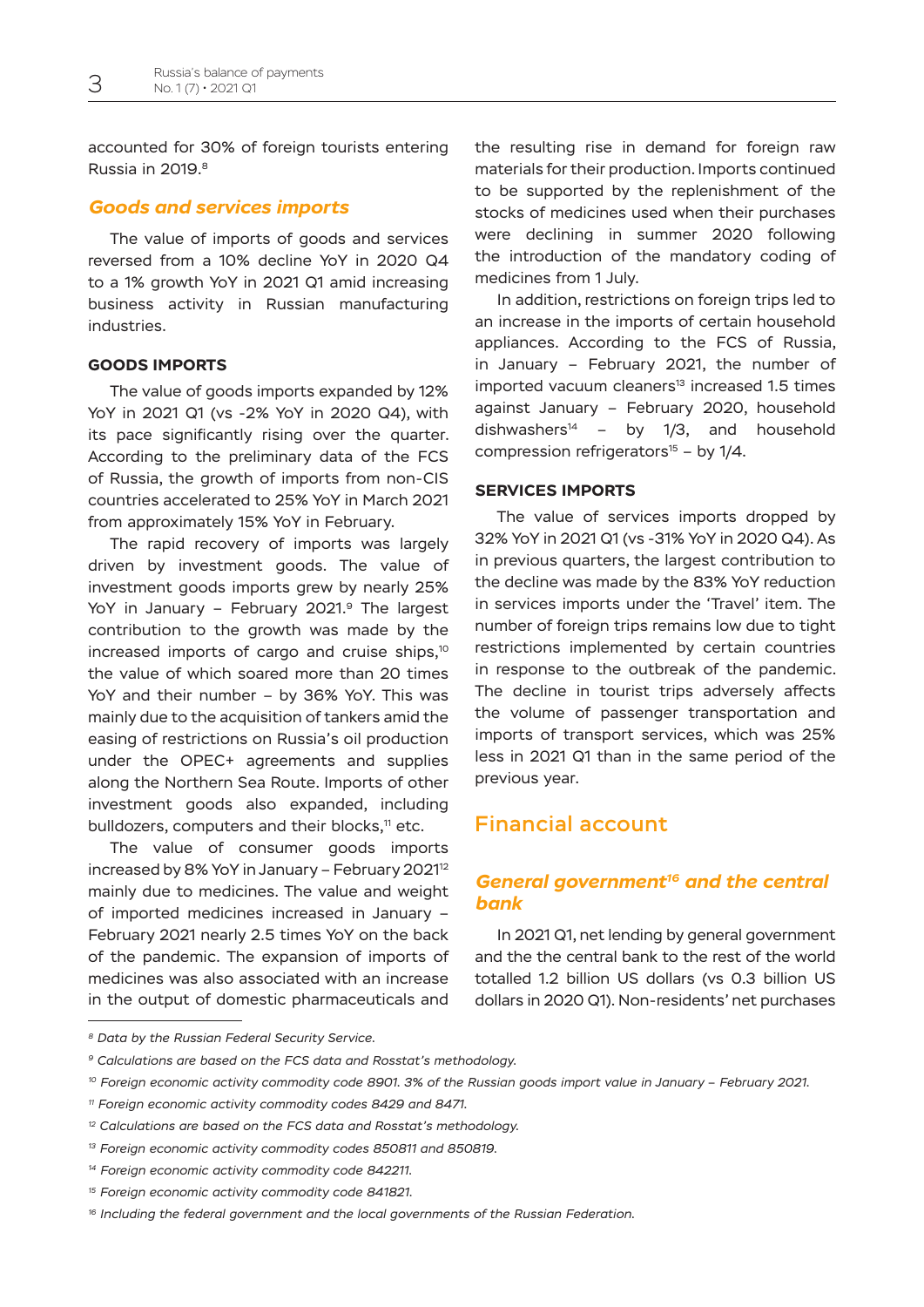of Russian government bonds in the secondary market in 2020 Q1 in the amount of 0.5 billion US dollars reversed to their net sales totalling 3.3 billion US dollars in 2021 Q1. This was due to sanctions risks, investors' low risk appetite amid the pandemic, and rising basic yields of government bonds in advanced economies, which, all else being equal, was reducing the attractiveness of government bonds of emerging market economies in their domestic currencies.

# *Financial transactions of the private sector*

Net lending by the Russian private sector to the rest of the world contracted to 11.8 billion US dollars (vs 18.1 billion US dollars in 2020 Q1).

In 2021 Q1, it formed primarily through an increase in foreign assets, rather than a decrease in foreign liabilities, just as last year. Foreign assets of both banks and other sectors expanded. Direct investment made the the largest contribution to the growth of foreign assets in other sectors.

Foreign liabilities of other sectors changed only slightly in 2021 Q1 compared to a significant decline in the same period of 2020. In contrast to 2020 Q1, other sectors were able to increase foreign liabilities in the form of direct investment in 2021 Q1, which offset the ongoing decline in liabilities in the form of portfolio investments $17$  as well as their reduction in the form of loans. The pace of the decline in banks' foreign liabilities slowed down considerably.

# *International reserves*

Reserve assets increased in 2021 Q1 owing to transactions in the amount of 3.7 billion US dollars mainly to purchase foreign currency under the fiscal rule. At the same time, their growth due to the transactions recorded in the balance of payments turned out to be significantly less than other changes and negative revaluations associated with the decline in the global gold price and the strengthening of the US dollar during 2021 Q1. As a result, international reserves dropped by 22.5 billion US dollars to 573.3 billion US dollars as of 1 April 2021. However, their amount remains high and is sufficient to finance 23 months of imports of goods and services.

*<sup>17</sup> Among other things, this reflects the ongoing inflow of Russian retail investors to the domestic financial market.*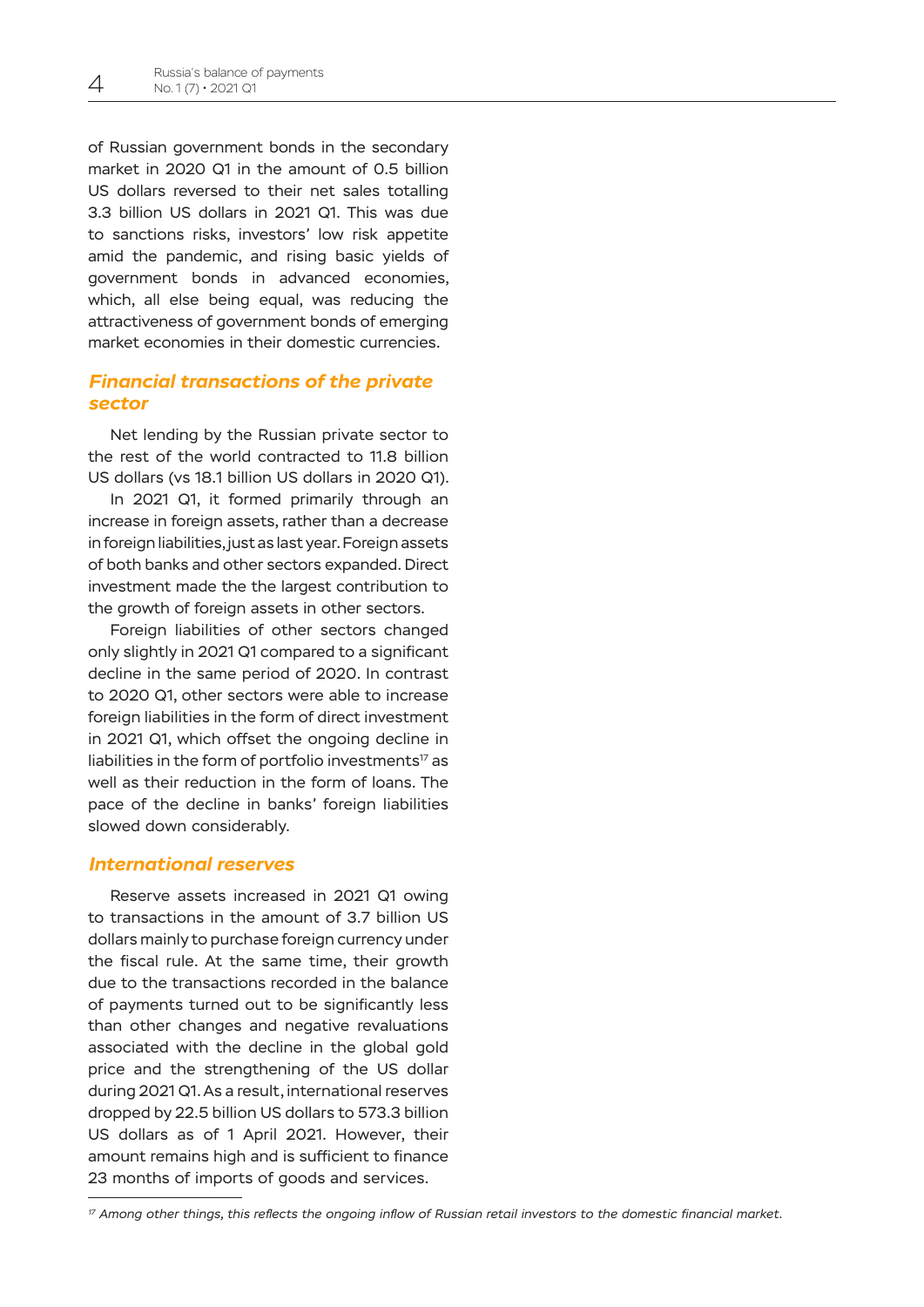#### Balance of financial transactions of the private sector in 2011–2020

Net lending by the Russian private sector to the rest of the world, which is reflected in the balance of financial transactions of the private sector, is formed under the influence of a wide range of economic phenomena. The structure of financial transactions of the private sector has significantly changed over the last decade.

In 2011–2013, the balance of financial transactions of the private sector was influenced by a faster increase in foreign assets compared to liabilities as a result of the accumulation of the current account surplus of the Russian Federation's balance of payments.

The situation with financial flows of the private sector notably changed in 2014 amid geopolitical tensions.

The balance of financial transactions of the private sector in 2014 was formed by the repayment of foreign liabilities by banks following the contraction of opportunities for debt refinancing amid the financial sanctions imposed by the EU and the USA. An additional factor for the increase in private sector assets was the redistribution of foreign assets of the Bank of Russia in favour of the private sector as part of foreign currency interventions and the provision of foreign currency liquidity to banks on a reverse basis.

In 2015, amid a drastic deterioration of financial conditions in external markets for debt refinancing, the balance of financial transactions of the private sector was formed primarily by the repayment of external debt by both banks and other sectors.

Further on, the situation with the balance of financial transactions of the private sector was continuously affected by a decline in banks' foreign liabilities, which was observed with a varying intensity throughout 2016–2020. Moreover, in 2020, amid the increased volatility of the ruble, the amounts of both asset and liability operations of banks were primarily influenced by their derivatives transactions. Other sectors predominantly increased their foreign assets, including due to export revenues received in 2016–2020.

In 2020, private sector financial flows were driven by a surge in risks in global financial markets, which decreased the demand for emerging market economies' instruments. In these conditions, the net reduction of private sector foreign debt significantly intensified, while the balance of financial transactions of the private sector was formed mainly due to the repayment of external liabilities by both banks and other

STRUCTURE OF FINANCIAL TRANSACTIONS OF THE PRIVATE SECTOR (BILLIONS OF US DOLLARS) Размер графика – **63х170**



*\* Excluding debt on goods deliveries under intergovernmental agreements. \*\* '-' denotes net lending and '+' denotes net borrowing. Source: Bank of Russia.*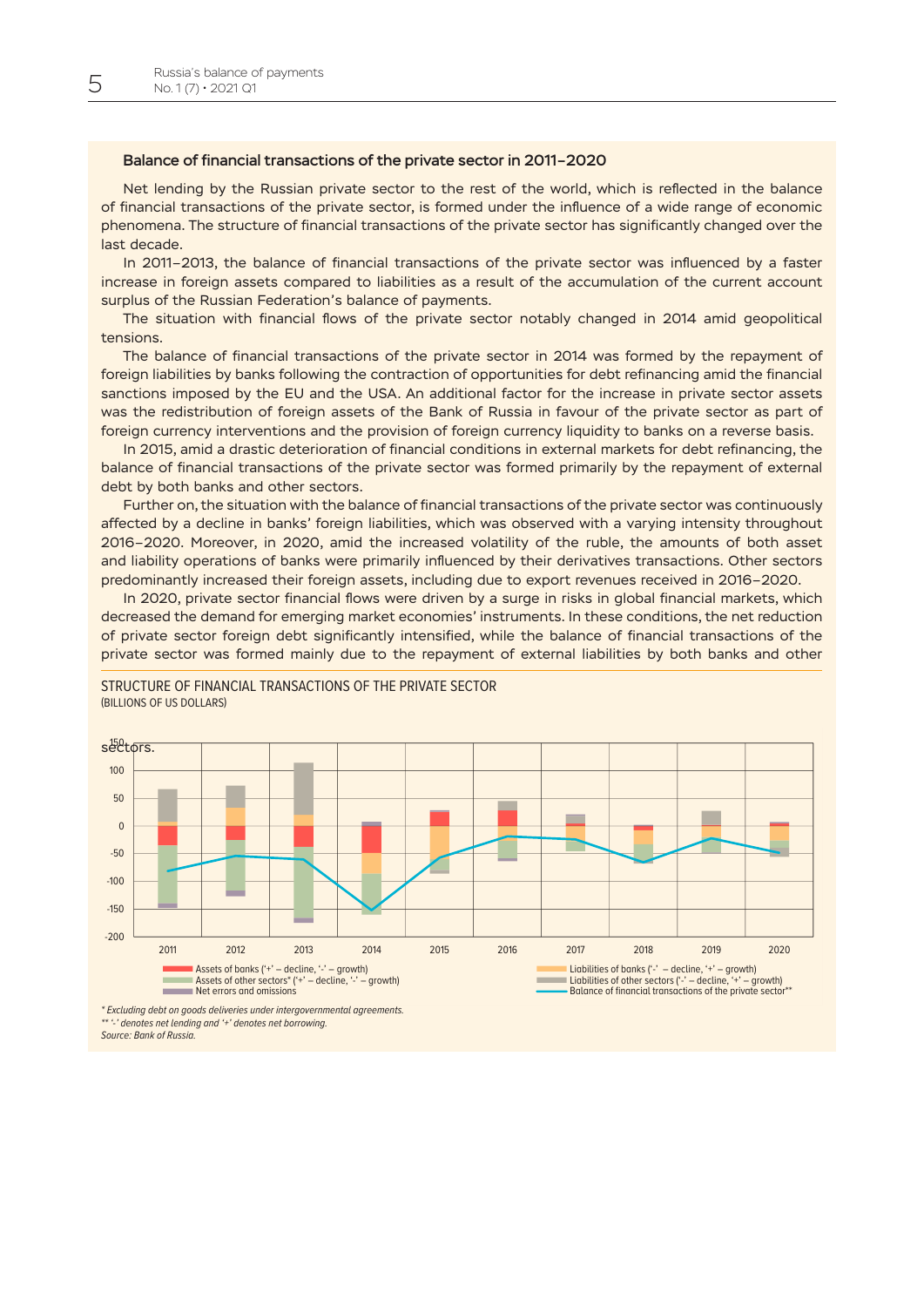#### RUSSIA'S BALANCE OF PAYMENTS

(BILLIONS OF US DOLLARS)\*

|                                                                      | 2020    |         |         |         |         | 2021**         |
|----------------------------------------------------------------------|---------|---------|---------|---------|---------|----------------|
|                                                                      | Q1      | Q2      | Q3      | Q4      | Year    | Q <sub>1</sub> |
| <b>Current account</b>                                               | 23.0    | 1.3     | 3.5     | 6.1     | 33.9    | 16.8           |
| <b>Balance of trade</b>                                              | 33.1    | 16.5    | 18.4    | 23.8    | 91.8    | 24.4           |
| Exports                                                              | 89.3    | 70.5    | 78.8    | 93.7    | 332.2   | 87.5           |
| <i>Imports</i>                                                       | 56.2    | 54.0    | 60.4    | 69.9    | 240.4   | 63.1           |
| <b>Balance of services</b>                                           | $-6.6$  | $-2.0$  | $-3.7$  | $-5.1$  | $-17.4$ | $-2.6$         |
| Exports                                                              | 13.5    | 10.0    | 10.6    | 12.7    | 46.9    | 11.1           |
| <b>Imports</b>                                                       | 20.1    | 12.0    | 14.3    | 17.8    | 64.3    | 13.7           |
| Balance of primary and secondary income                              | $-3.5$  | $-13.2$ | $-11.2$ | $-12.6$ | $-40.5$ | $-5.0$         |
| Capital account                                                      | 0.0     | $-0.2$  | $-0.1$  | $-0.2$  | $-0.5$  | $0.0\,$        |
| Financial account excluding reserve assets                           | 18.3    | 13.9    | 7.9     | 9.9     | 50.0    | 15.6           |
| Net liabilities assumed                                              | $-13.6$ | $-2.9$  | $-13.3$ | $-10.1$ | $-40.0$ | $-2.0$         |
| General government                                                   | 0.6     | 1.1     | $-0.4$  | 2.4     | 3.7     | $-3.2$         |
| Central bank                                                         | $-0.9$  | $-1.3$  | 2.4     | $-1.0$  | $-0.8$  | 2.1            |
| <b>Banks</b>                                                         | $-6.8$  | $-9.2$  | $-2.2$  | $-7.9$  | $-26.2$ | $-0.9$         |
| Other sectors                                                        | $-6.5$  | 6.4     | $-13.0$ | $-3.6$  | $-16.7$ | 0.0            |
| Net financial assets acquired                                        | 4.7     | 11.0    | $-5.5$  | $-0.3$  | 9.9     | 13.5           |
| General government                                                   | 0.1     | 1.2     | $-0.7$  | 1.0     | 1.6     | $0.1\,$        |
| Central bank                                                         | 0.0     | 0.0     | 0.0     | 0.0     | $-0.1$  | 0.0            |
| <b>Banks</b>                                                         | 2.5     | $-2.0$  | $-7.4$  | 2.4     | $-4.5$  | 6.5            |
| Other sectors                                                        | 2.2     | $11.8$  | $2.6\,$ | $-3.7$  | 12.9    | $6.9\,$        |
| Net errors and omissions                                             | 0.4     | $-0.1$  | 2.2     | 0.3     | 2.8     | 2.5            |
| Change in reserve assets                                             | 5.0     | $-12.9$ | $-2.3$  | $-3.6$  | $-13.8$ | 3.7            |
| Memo item: balance of the private sector's financial<br>transactions | 18.1    | 12.3    | 8.1     | 9.8     | 48.4    | 11.8           |
| For reference: foreign direct investment                             |         |         |         |         |         |                |
| Total, abroad                                                        | 0.6     | 4.6     | $-3.1$  | 3.2     | 5.3     |                |
| Total, in Russia                                                     | $-3.8$  | 6.3     | 2.3     | 3.9     | 8.7     |                |
| Other sectors, changes in assets                                     | 0.4     | 4.8     | $-3.0$  | 2.9     | 5.1     | 6.4            |
| Other sectors, changes in liabilities                                | $-4.1$  | 5.9     | 1.9     | 3.5     | 7.2     | 4.7            |

\* In financial account, surplus implies net lending, and deficit – net borrowing. In assets and liabilities '+' means growth,'-' means decline. \*\* Estimate, net of international reserves.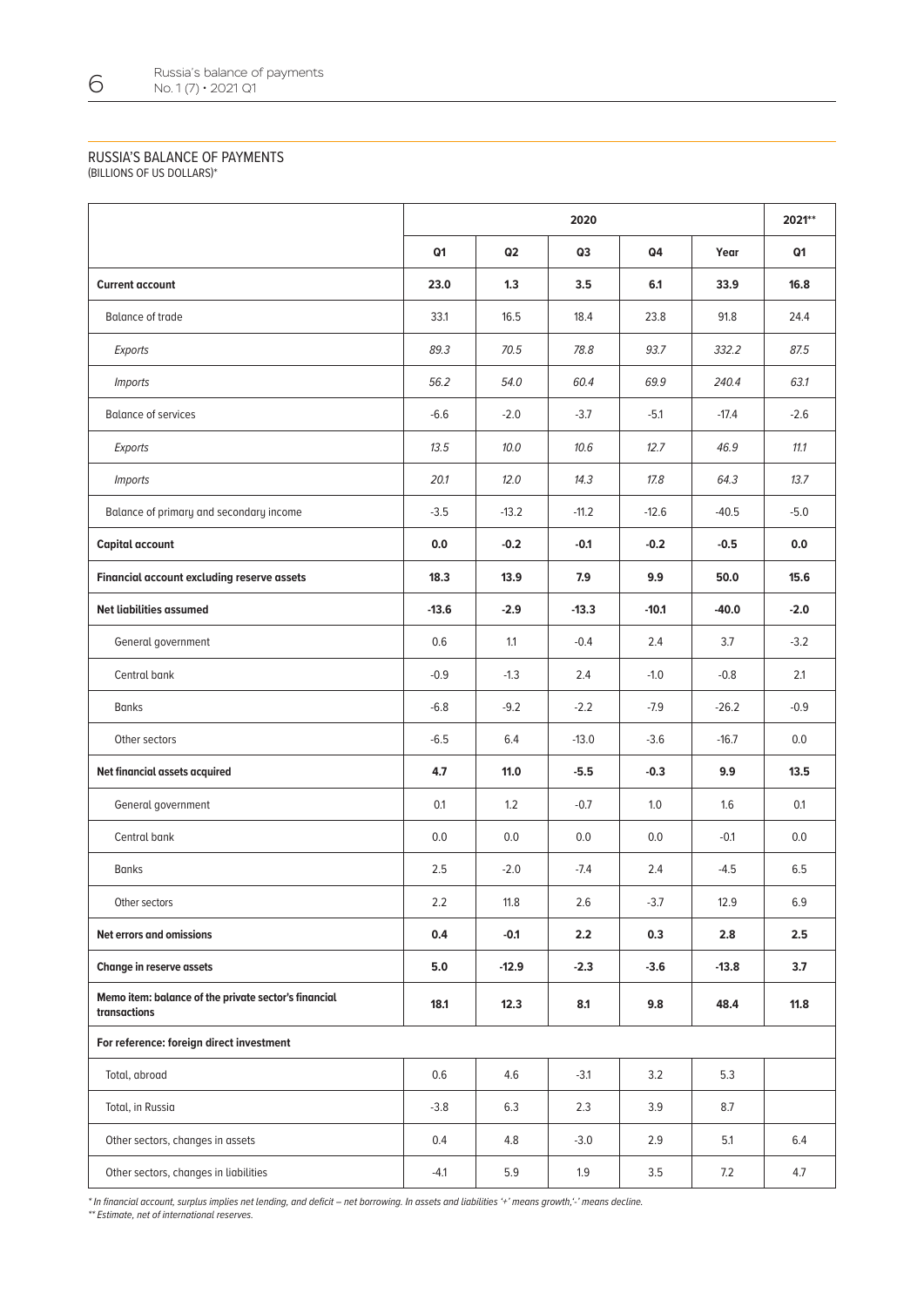#### EXPORTS AND OIL PRICE **Chart 1**



#### IMPORTS AND RUBLE EXCHANGE RATE Chart *2*



Chart *4*

Chart *6*





Sources: Bank of Russia, Thomson Reuters.

#### CURRENT ACCOUNT CHART **3**



Sources: Bank of Russia, Rosstat.







# INTERNATIONAL RESERVES (BILLIONS OF US DOLLARS) Размер графика – **63х82**



*Source: Bank of Russia.*

# BALANCE OF FINANCIAL TRANSACTIONS OF THE PRIVATE SECTOR\*



*\* '+' denotes net lending and '-' denotes net borrowing. Source: Bank of Russia.*